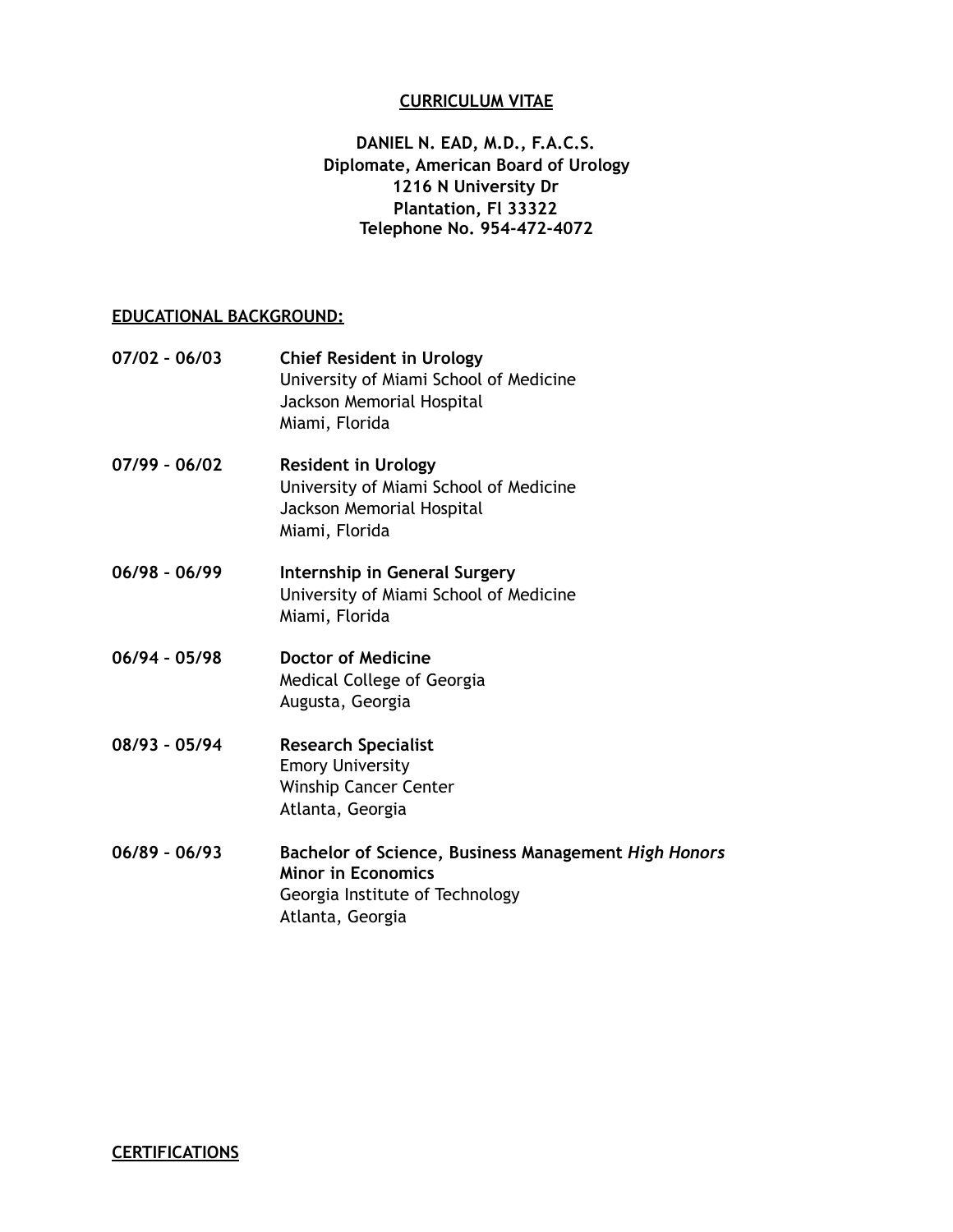| 02/13 | <b>American Board of Urology</b><br>Recertification- passed                                                         |
|-------|---------------------------------------------------------------------------------------------------------------------|
| 09/07 | Certification in Robotic DaVinci Surgical System<br><b>Ohio State University</b><br>Columbus, Ohio                  |
| 01/04 | Certification in Masterclass on Laparoscopic Radical Prostatectomy<br>Ecole Europènne de Chirurgie<br>Paris, France |
| 08/06 | <b>Fellow of American College of Surgeons</b>                                                                       |
| 02/05 | <b>American Board of Urology</b><br>Certifying Examination (Part Two) - Passed                                      |
| 08/03 | <b>American Board of Urology</b><br>Qualifying Examination (Part One) - Passed                                      |
| 10/02 | Proctor on Hand Assisted Laparoscopic Nephrectomy<br>University of Miami<br>Miami, Florida                          |
| 10/02 | <b>United States Medical Licensing Examination</b><br>Step III - Passed                                             |
| 08/97 | <b>United States Medical Licensing Examination</b><br>Step II - Passed                                              |
| 06/96 | <b>United States Medical Licensing Examination</b><br>Step I - Passed                                               |

# **PROFESSIONAL AFFILIATIONS**

American Urological Association American College of Surgeons Fort Lauderdale Surgical Society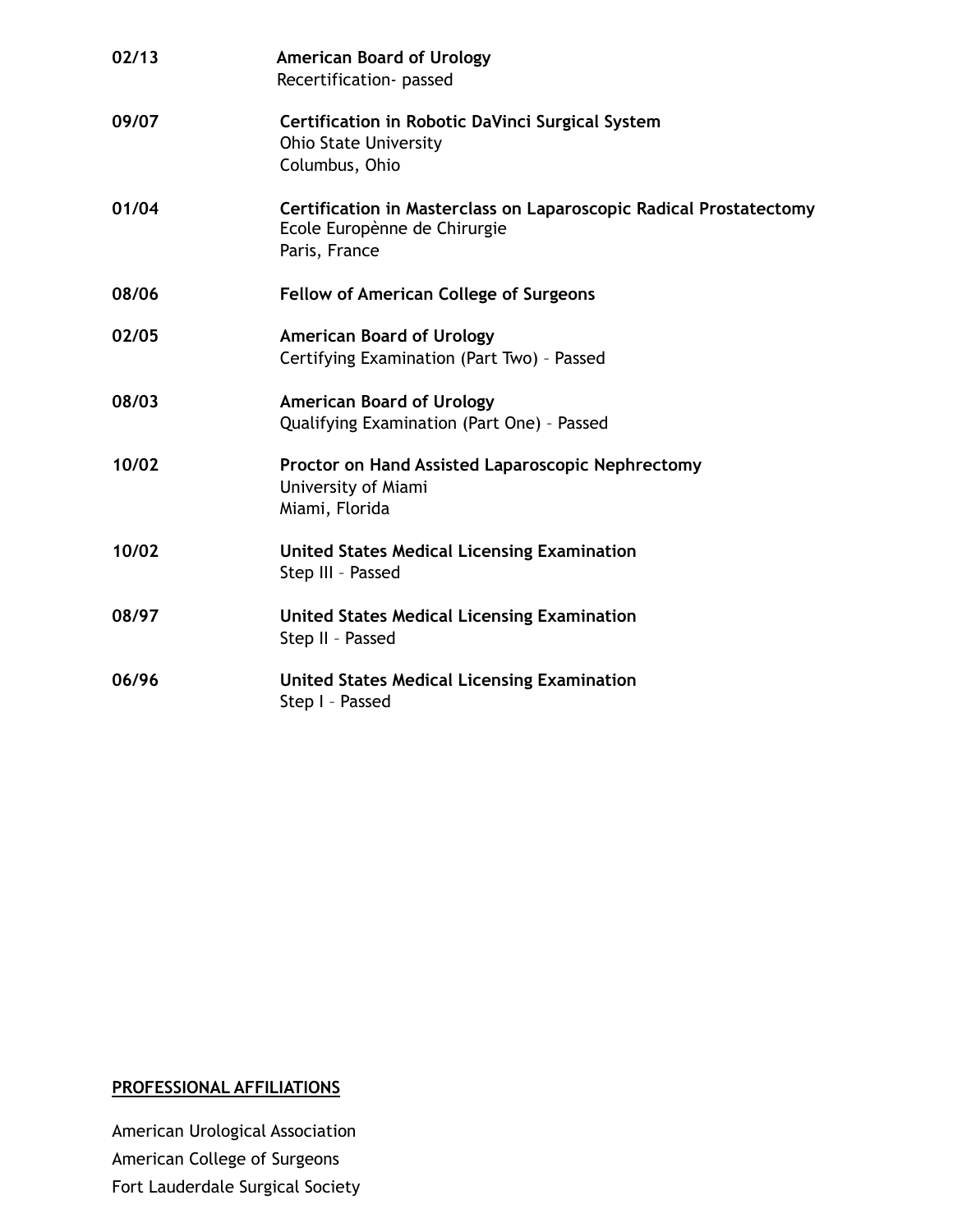#### **HOSPITAL AFFILIATIONS**

Westside Regional Medical Center, Plantation, Florida Plantation General Hospital, Plantation, Florida Florida Medical Center, Fort Lauderdale, Florida Outpatient Surgical Services, Plantation, Florida

## **HONORS & AWARDS**

| 06/03               | David Weinstein Award on Urodynamics and Voiding Dysfunction<br>University of Miami<br>Department of Urology<br>Miami, Florida                                                                                                                          |
|---------------------|---------------------------------------------------------------------------------------------------------------------------------------------------------------------------------------------------------------------------------------------------------|
| 10/01               | Study of Male Reproduction and Urology (SMRU) Traveling Award<br><b>Orange County Convention Center</b><br>American Society for Reproductive Medicine<br>Orlando, Florida                                                                               |
| 06/01               | Society for the Study of Male Reproduction (SSMR)<br><b>Inaugural Traveling Fellowship Award</b><br>American Urological Association<br>Anaheim, California                                                                                              |
| 07/99               | <b>George T. Paff Teaching Award</b><br>Awarded by third year medical students for excellence in teaching<br>Miami, Florida                                                                                                                             |
| 06/95<br><b>PCR</b> | American Foundation for Urological Disease Scholarship (A.F.U.D.)<br>Human in vivo study of androgen ablation induced apoptosis using RT-<br><b>Emory University School of Medicine</b><br>Department of Surgery Section of Urology<br>Atlanta, Georgia |
| 06/93               | <b>Graduated Magna Cum Laude</b><br>Georgia Institute of Technology<br>Atlanta, Georgia                                                                                                                                                                 |

#### **PRESENTATIONS**

**10/01 Platform Presentation** American Society for Reproductive Medicine *Semen retrieval in men with spinal cord injury is improved by interrupting current delivery during electroejaculation*